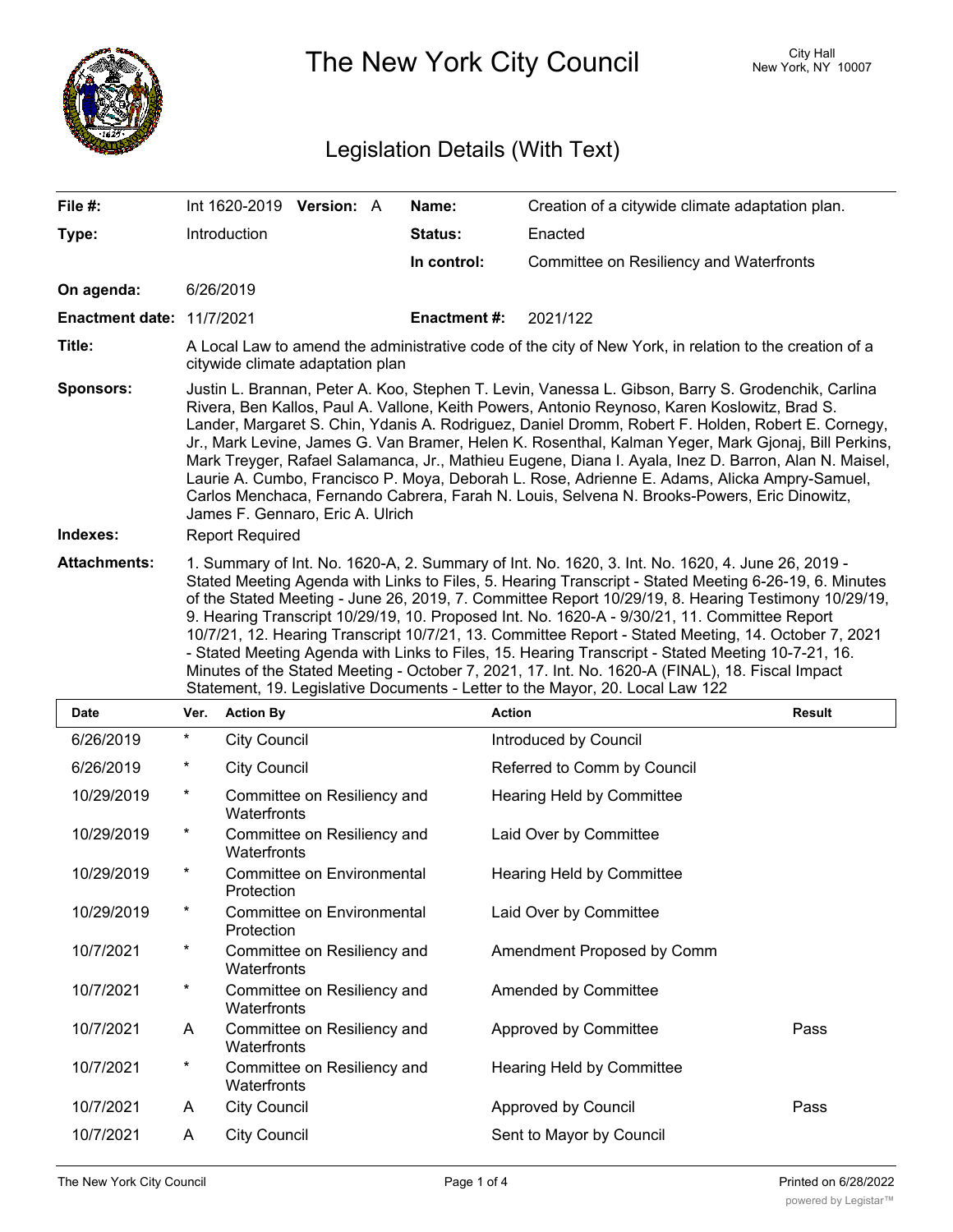## **File #:** Int 1620-2019, **Version:** A

| 11/7/2021 | A        | Administration | City Charter Rule Adopted  |
|-----------|----------|----------------|----------------------------|
| 11/8/2021 | <b>A</b> | City Council   | Returned Unsigned by Mayor |
|           |          |                | Int. No. 1620-A            |

By Council Members Brannan, Koo, Levin, Gibson, Grodenchik, Rivera, Kallos, Vallone, Powers, Reynoso, Koslowitz, Lander, Chin, Rodriguez, Dromm, Holden, Cornegy, Levine, Van Bramer, Rosenthal, Yeger, Gjonaj, Perkins, Treyger, Salamanca, Eugene, Ayala, Barron, Maisel, Cumbo, Moya, Rose, Adams, Ampry-Samuel, Menchaca, Cabrera, Louis, Brooks-Powers, Dinowitz, Gennaro and Ulrich

A Local Law to amend the administrative code of the city of New York, in relation to the creation of a citywide climate adaptation plan

Be it enacted by the Council as follows:

Section 1. Chapter 24 of the New York city administrative code is amended by adding a new section 24-

808 to read as follows:

§ 24-808 Citywide climate adaptation plan. a. Definitions. For the purposes of this section, the

following terms have the following meanings:

Climate hazard. The term "climate hazard" means a physical process or event related to the climate that

can harm human health, livelihoods, property or natural resources, including but not limited to:

1. an extreme storm, such as a hurricane, nor'easter, or blizzard;

2. sea level rise;

3. tidal flooding;

4. extreme heat;

5. extreme precipitation;

6. extreme wind;

7. a wild fire; or

8. a flooding surge event that may be associated with a storm.

Director. The term "director" means the director of long-term planning and sustainability.

Environmental justice area. The term "environmental justice area" has the same meaning as such term is

defined in section 3-1001.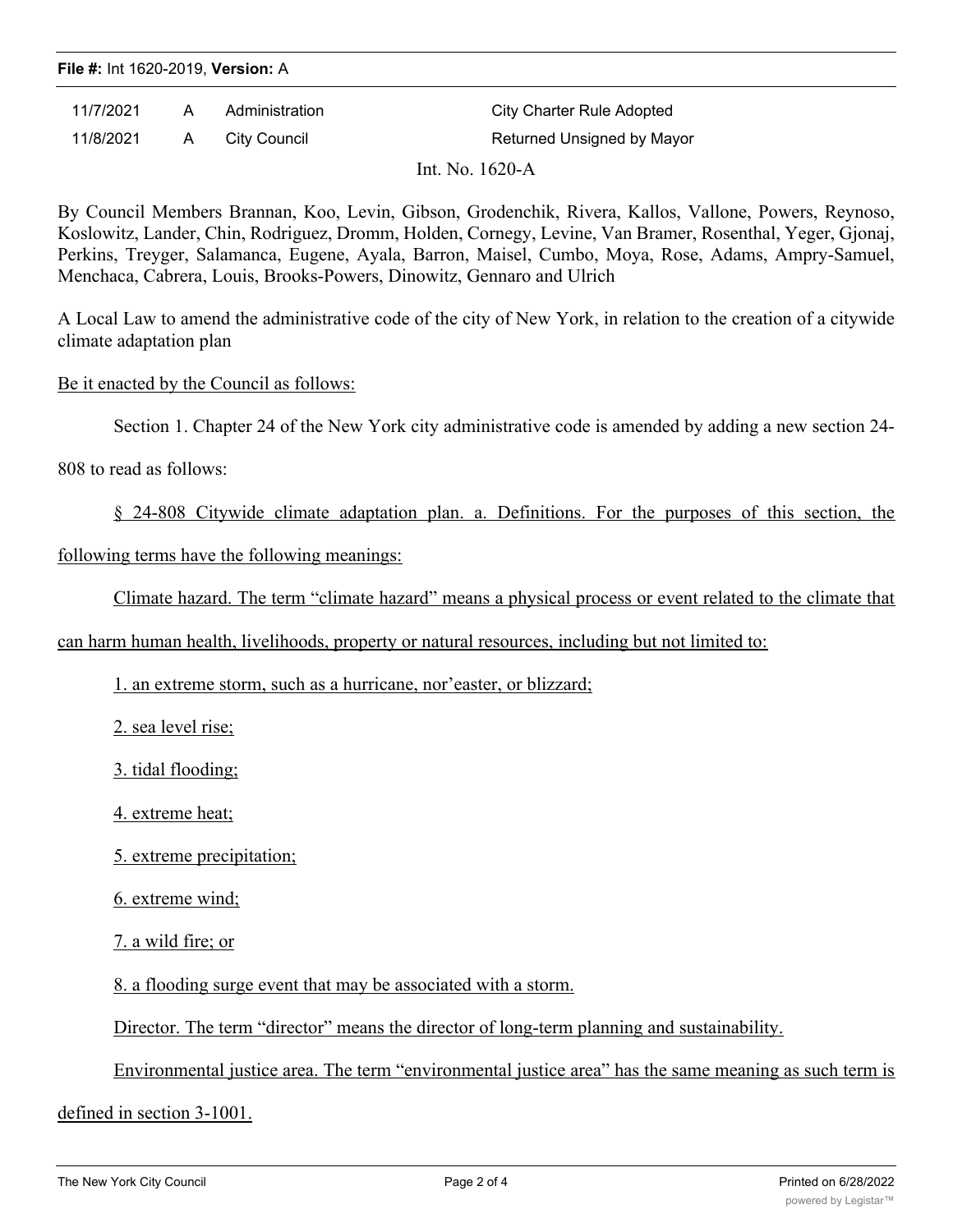## **File #:** Int 1620-2019, **Version:** A

Non-structural risk reduction approach. The term "non-structural risk reduction approach" means a program, policy, process or incentive to safeguard communities from climate hazards or to remove a structure from a location at risk of a climate hazard, including wetlands preservation, creation and restoration, densification in areas that are not prone to flooding, or other similar concepts.

Office. The term "office" means the office of long term planning and sustainability.

Resiliency and adaptation measure. The term "resiliency and adaptation measure" means a measure to enable a community or structure to withstand or avoid a climate hazard, including but not limited to a rip rap, groin, breakwater, levee, floodwall, marsh, wetland, erosion control method, natural resource beach nourishment and restoration, floodproofing, weatherization, cooling measures, rain garden, drainage improvement, water detention structure, permeable pavement, tree planting, reflective roof, shade structure, building retrofits, or green roof.

b. Not later than September 30, 2022, and every 10 years thereafter, the office, or another agency or office designated by the director, in consultation with the department of city planning, the department of environmental protection, the department of transportation, the department of housing preservation and development, the department of education, the department of citywide administrative services, the department of buildings, and the department of parks and recreation, shall develop and post on the office's website a climate adaptation plan that considers and evaluates a range of climate hazards impacting the city, including its shoreline, and identifies and recommends resiliency and adaptation measures and non-structural risk reduction approaches to protect and prepare the city's residents, property and infrastructure.

c. Such climate adaptation plan shall identify areas of the city that the director determines are highly vulnerable to climate hazards and evaluate whether such areas should be prioritized for resiliency and adaptation measures and non-structural risk reduction approaches.

d. Such climate adaptation plan shall consider the potential impact of identified resiliency and adaptation measures and non-structural risk reduction approaches on environmental justice areas.